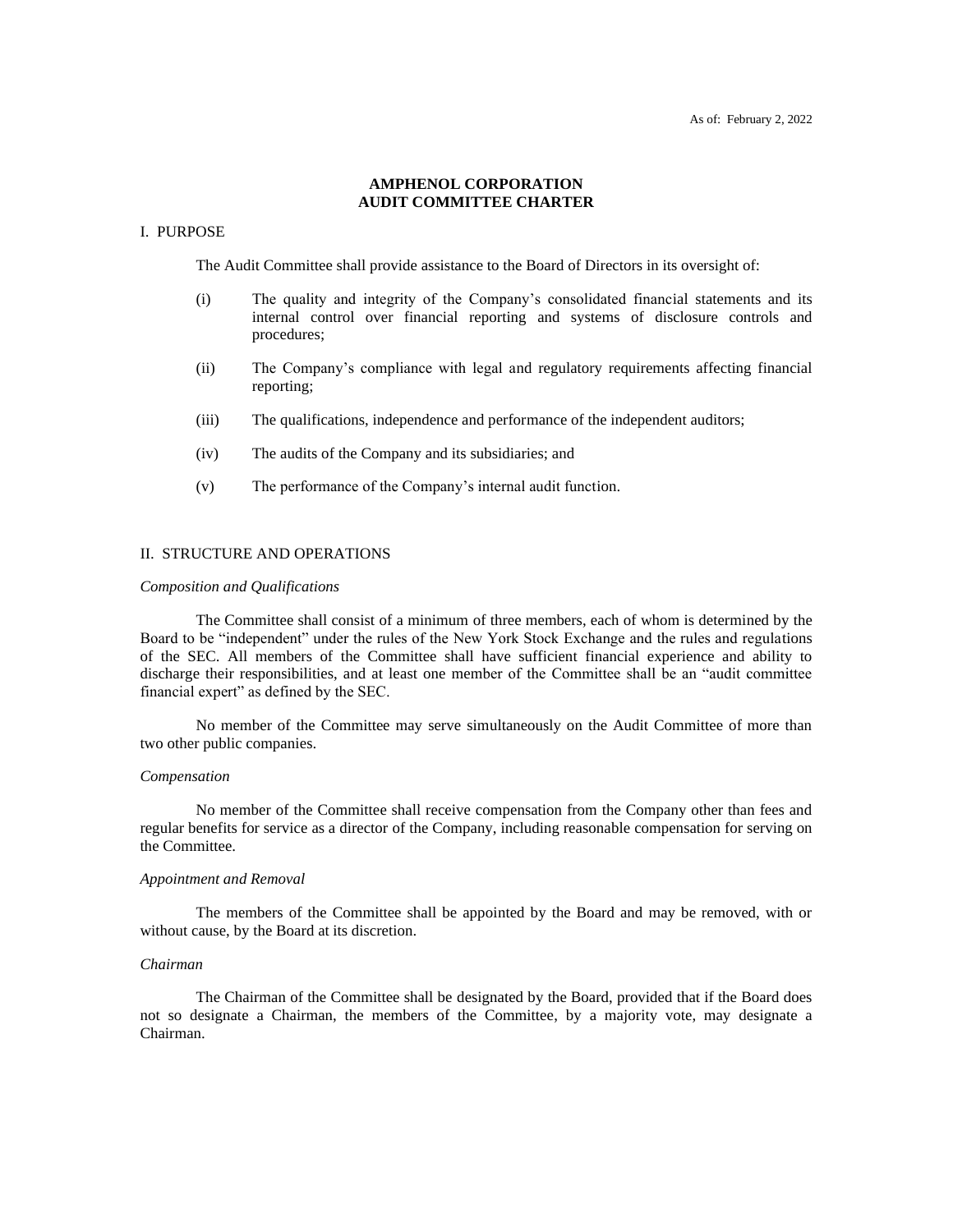### III. MEETINGS

The Committee shall meet with the independent auditors and senior management of the Company at least twice a year to review the scope of the annual audit, the audit plan and audit results and to review and discuss risk management and such other matters as the Committee, in consultation with senior management of the Company, deems to be necessary and appropriate. The Committee shall also meet with the independent auditors and senior management on a quarterly basis to review the Company's quarterly earnings press releases, including the press release reporting full year results, and financial statements related thereto. At each meeting the Committee shall meet privately with the independent auditors and separately in executive session. The Committee shall meet more frequently as circumstances dictate. Members of the Committee shall meet separately as necessary and appropriate with senior management, including employees responsible for the internal audit function, financial reporting, treasury, risk management, taxes and information technology and the independent auditors of the Company.

### IV. RESPONSIBILITIES AND DUTIES

The Committee shall carry out its responsibilities and duties as delegated to it by the Board from time to time. The Committee shall perform its functions as required by applicable laws, rules and regulations including, without limitation, the Sarbanes-Oxley Act and the rules and regulations of the SEC, the New York Stock Exchange and the Public Company Accounting Oversight Board. In the performance of its duties, the Committee shall have the authority to retain and authorize payment of outside legal, accounting and/or other advisors.

## *Documents/Reports Review*

- 1. The Committee shall review with management and the independent auditors, reports on the evaluation of the Company's internal control over financial reporting and, prior to public dissemination, the Company's annual audited financial statements and unaudited quarterly financial statements to be included in the Company's Form 10-K and 10-Q filings and the related disclosures under "Management's Discussion and Analysis of Financial Condition and Results of Operations." The Committee shall recommend to the Board whether the Company's annual audited financial statements should be included in the Company's Annual Report on Form 10-K.
- 2. The Committee shall review with management and the independent auditors, prior to public dissemination, the Company's earnings press releases, including supporting financial information, and shall review any financial information and earnings guidance to be provided to analysts and rating agencies not previously included in earnings press releases or otherwise disclosed to the Committee or to the full Board of Directors of the Company. The Committee's review of earnings press releases shall specifically include, as necessary, review of the use of any "pro-forma" or "adjusted" non-GAAP information.

#### *Independent Auditors*

- 1. The Committee shall select, engage, evaluate and replace, if deemed necessary, the independent auditors. The Committee shall approve all audit engagement fees and terms. The Committee shall also pre-approve all permissible tax and other non-audit services, including fees and terms for such services, provided in each case that such services are permissible under the rules of the PCAOB and the Audit Committee's Pre-Approval Policy. In addition, the Committee shall have the right, in its discretion, to delegate the pre-approval of any permissible tax and other non-audit services, including fees and terms for such services, to the Chairman of the Committee.
- 2. The Committee shall review, at least annually, the qualifications, performance and independence of the independent auditors. In conducting its review, the Committee shall: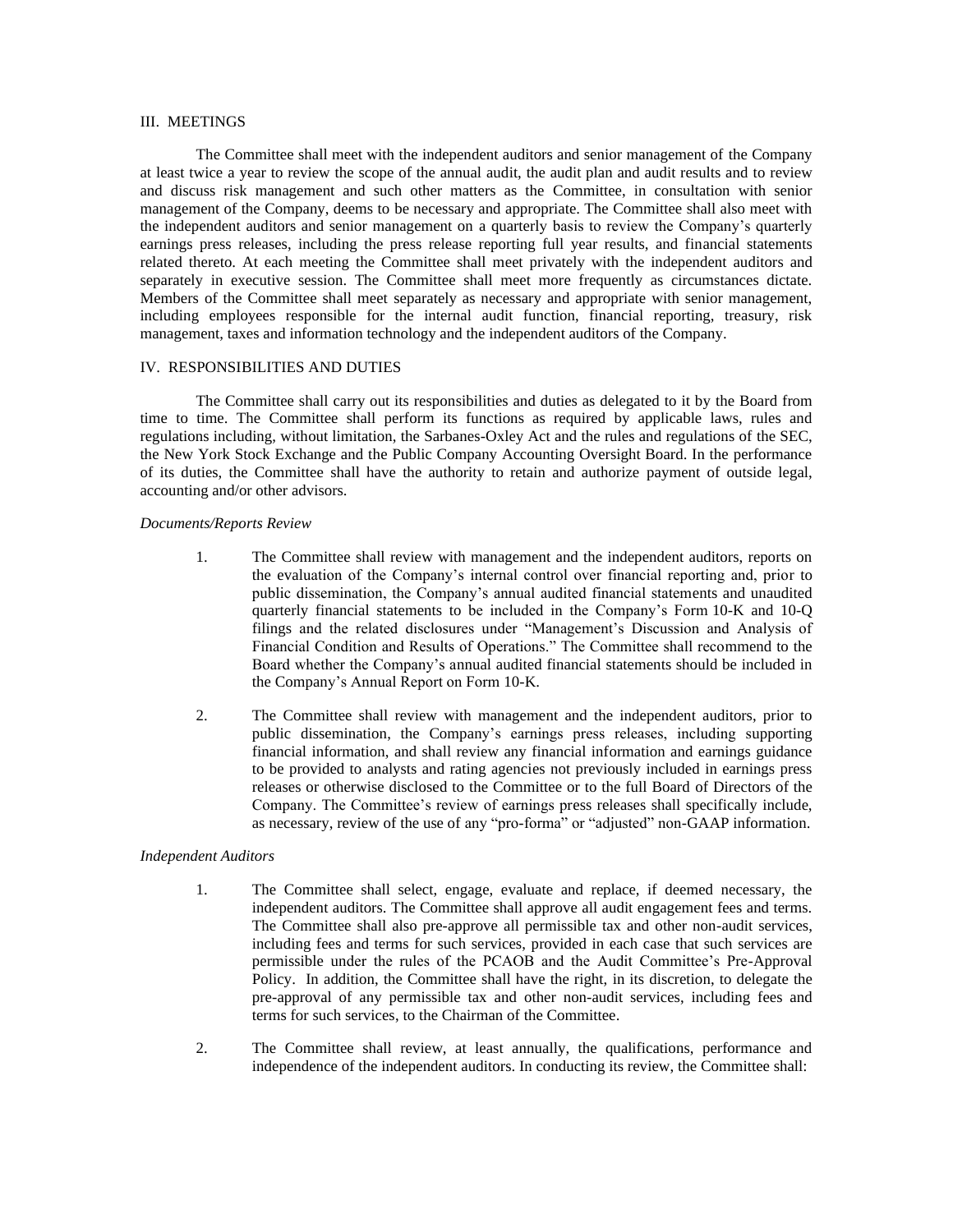- a. Take into account the opinions of senior management and other personnel responsible for internal control over financial reporting and internal audit functions of the Company;
- b. Review a report by the independent auditors describing: (i) the firm's internal quality-control procedures; (ii) any material issues raised by the internal quality control review or peer review of the independent auditor within the five preceding years, or by any inquiry or investigation by governmental or professional authorities, within the preceding five years and any steps taken by the independent auditors to deal with any such issues; and (iii) all relationships between the independent auditors and the Company and any other relationships that may affect the auditors' independence;
- c. Review the experience and qualifications of the lead audit partner and ensure the rotation of the lead audit partner at least every five (5) years as well as the rotation of other partners as required.
- 3. The Committee shall review and approve the proposed scope of the annual audit of the Company's financial statements, any material changes in the actual scope of the audit and the evaluation of the Company's internal controls for financial reporting.
- 4. The Committee shall review and discuss with the Company's independent auditors any other matters, as required and appropriate, to sustain a constructive dialogue about significant matters relevant to the audit of the financial statements of the Company and of internal control over financial reporting.

# *Internal Audit Function*

- 1. The Committee shall review and advise on the selection and removal of the internal audit director.
- 2. The Committee shall review with the Company's internal auditor: (1) that the internal audit function is effective in the overall Company program for ensuring the adequacy of the Company's system of internal financial controls; (2) the scope and coverage of the annual internal audit plan; (3) the execution and results of such plan; (4) the timely disposition and resolution of matters identified in such audits; (5) any significant difficulties, disagreements with management or scope restrictions encountered in the course of the audit; (6) the personnel, competencies, organizational structure, responsibilities and budget of the internal audit staff; and (7) such other matters as the Committee deems appropriate.

## *Financial Reporting Process and Accounting Principles*

- 1. The Committee shall review with senior management and the independent auditors, at least annually, the integrity and quality of the Company's financial reporting processes, both internal and external, and the selection and quality of the Company's accounting principles.
- 2. The Committee shall review with the independent auditors and senior management as necessary and appropriate (i) the effect of critical accounting policies and practices; (ii) significant estimates and judgments; and (iii) applicable regulatory and accounting standards and principles, as well as any off-balance sheet structures, on the financial statements of the Company.
- 3. The Committee shall review with the independent auditors (i) matters required to be discussed under the standards of the PCAOB, (ii) any audit problems or other difficulties encountered by the auditors in the course of the audit process, and (iii) management's